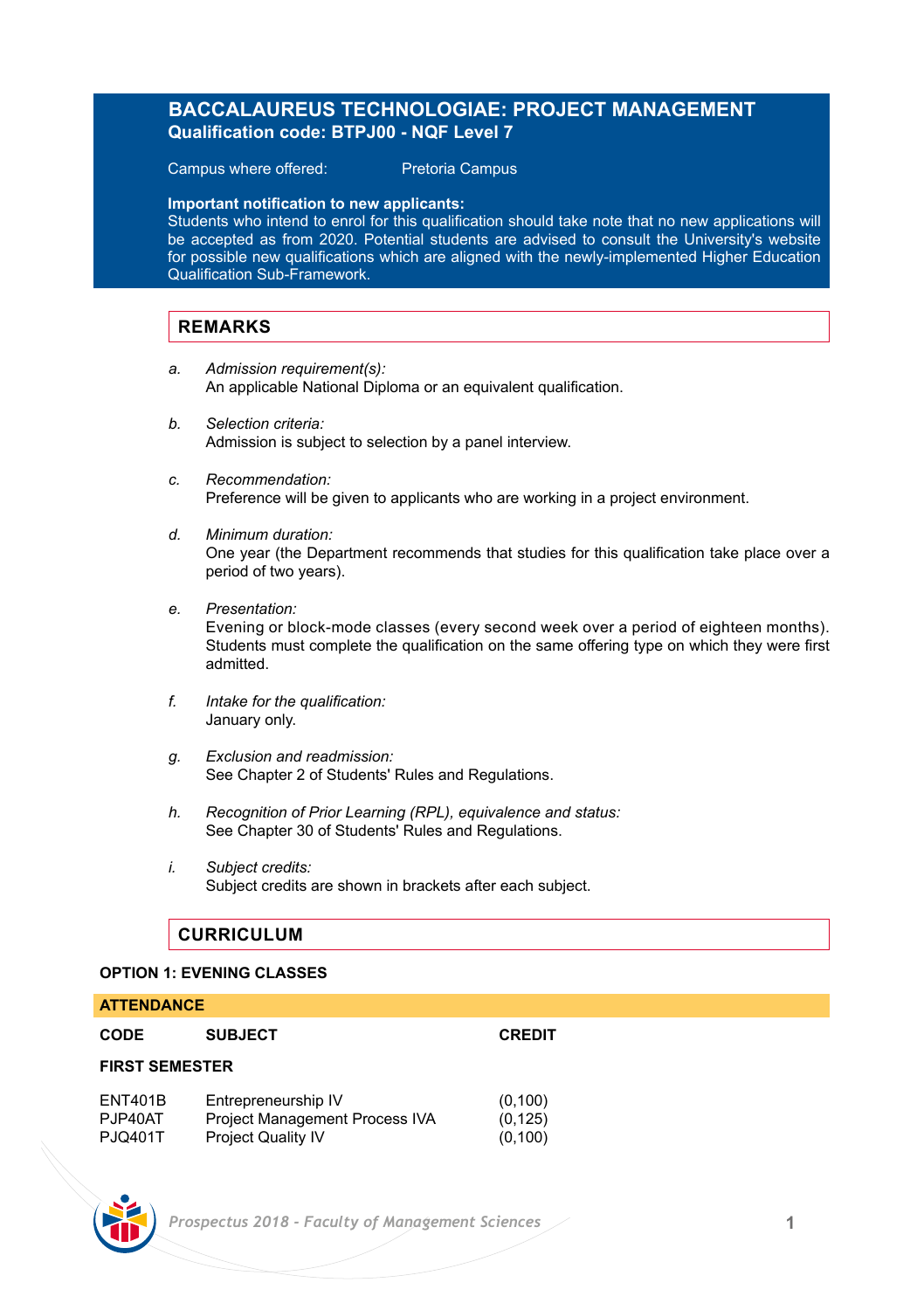| <b>PJR401T</b>                  | Project Research IV                   | (0, 100) |  |  |  |
|---------------------------------|---------------------------------------|----------|--|--|--|
| TOTAL CREDITS FOR THE SEMESTER: | 0.425                                 |          |  |  |  |
| <b>SECOND SEMESTER</b>          |                                       |          |  |  |  |
| ORS411T                         | Operational Research IV               | (0, 100) |  |  |  |
| PJP40BT                         | <b>Project Management Process IVB</b> | (0, 125) |  |  |  |
| <b>PJU401T</b>                  | <b>Project Accounting IV</b>          | (0, 100) |  |  |  |
| <b>PRR401T</b>                  | <b>Project Resources IV</b>           | (0, 125) |  |  |  |
| <b>STI401T</b>                  | Strategic Management IV               | (0, 125) |  |  |  |

| TOTAL CREDITS FOR THE SEMESTER: | 0.575 |
|---------------------------------|-------|
| TOTAL CREDITS FOR OPTION 1:     | 1.000 |

#### **OPTION 2: BLOCK-MODE CLASSES**

| <b>FIRST YEAR</b>                           |                                                                                      |                                  |  |  |  |  |
|---------------------------------------------|--------------------------------------------------------------------------------------|----------------------------------|--|--|--|--|
| <b>CODE</b>                                 | <b>SUBJECT</b>                                                                       | <b>CREDIT</b>                    |  |  |  |  |
| <b>FIRST SEMESTER</b>                       |                                                                                      |                                  |  |  |  |  |
| <b>ENT401B</b><br>PJP40AT<br><b>PRR401T</b> | Entrepreneurship IV<br>Project Management Process IVA<br><b>Project Resources IV</b> | (0, 100)<br>(0, 125)<br>(0, 125) |  |  |  |  |
|                                             | TOTAL CREDITS FOR THE SEMESTER:                                                      | 0,350                            |  |  |  |  |
| <b>SECOND SEMESTER</b>                      |                                                                                      |                                  |  |  |  |  |
| PJP40BT<br>PJQ401T<br><b>PJU401T</b>        | Project Management Process IVB<br>Project Quality IV<br>Project Accounting IV        | (0, 125)<br>(0, 100)<br>(0, 100) |  |  |  |  |
|                                             | TOTAL CREDITS FOR THE SEMESTER:                                                      | 0,325                            |  |  |  |  |
| <b>SECOND YEAR</b>                          |                                                                                      |                                  |  |  |  |  |
| CODE                                        | <b>SUBJECT</b>                                                                       | <b>CREDIT</b>                    |  |  |  |  |
| <b>FIRST SEMESTER</b>                       |                                                                                      |                                  |  |  |  |  |
| ORS411T<br><b>PJR401T</b><br>STI401T        | Operational Research IV<br>Project Research IV<br>Strategic Management IV            | (0, 100)<br>(0, 100)<br>(0, 125) |  |  |  |  |
|                                             | TOTAL CREDITS FOR THE SEMESTER:                                                      | 0,325                            |  |  |  |  |
|                                             | TOTAL CREDITS FOR OPTION 2:                                                          | 1,000                            |  |  |  |  |

## **SUBJECT/MODULE INFORMATION (OVERVIEW OF SYLLABUS)**

The syllabus content is subject to change to accommodate industry changes. Please note that a more detailed syllabus is available at the Department or in the study guide that is applicable to a particular subject/module. On 13 September 2017, the syllabus content was defined as follows: